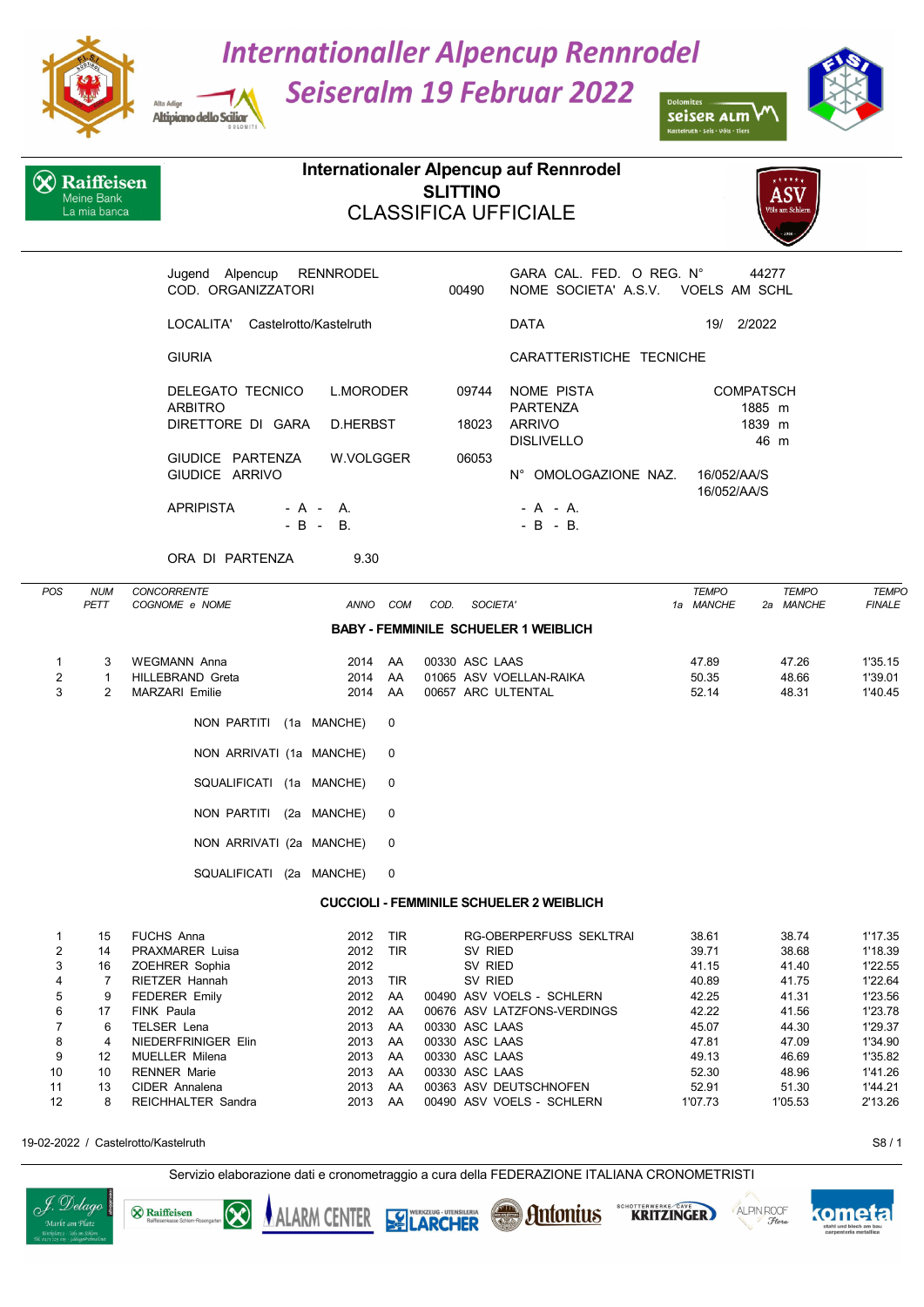| POS                                               | <b>NUM</b><br>PETT                                       | <b>CONCORRENTE</b><br>COGNOME e NOME                                                                                                                                                                                                                                                                                                                         | <b>ANNO</b>                                                                                 | <b>COM</b>                                                                                                                                | COD. | SOCIETA'                                                                                                                                                                                                             |  | <b>TEMPO</b><br>1a MANCHE                                            |  | <b>TEMPO</b><br>2a MANCHE                                            | <b>TEMPO</b><br><b>FINALE</b>                                                        |  |
|---------------------------------------------------|----------------------------------------------------------|--------------------------------------------------------------------------------------------------------------------------------------------------------------------------------------------------------------------------------------------------------------------------------------------------------------------------------------------------------------|---------------------------------------------------------------------------------------------|-------------------------------------------------------------------------------------------------------------------------------------------|------|----------------------------------------------------------------------------------------------------------------------------------------------------------------------------------------------------------------------|--|----------------------------------------------------------------------|--|----------------------------------------------------------------------|--------------------------------------------------------------------------------------|--|
|                                                   |                                                          | NON PARTITI (1a MANCHE)                                                                                                                                                                                                                                                                                                                                      |                                                                                             | 2                                                                                                                                         |      |                                                                                                                                                                                                                      |  |                                                                      |  |                                                                      |                                                                                      |  |
|                                                   | 5<br>11                                                  | <b>UEBERGAENGER Katharina</b><br><b>UEBERGAENGER Valentina</b>                                                                                                                                                                                                                                                                                               | 2012<br>2012                                                                                | TIR<br><b>TIR</b>                                                                                                                         |      | SV SCHOENBERG<br>SV SCHOENBERG                                                                                                                                                                                       |  |                                                                      |  |                                                                      |                                                                                      |  |
|                                                   |                                                          | NON ARRIVATI (1a MANCHE)                                                                                                                                                                                                                                                                                                                                     |                                                                                             | 0                                                                                                                                         |      |                                                                                                                                                                                                                      |  |                                                                      |  |                                                                      |                                                                                      |  |
|                                                   |                                                          | SQUALIFICATI (1a MANCHE)                                                                                                                                                                                                                                                                                                                                     |                                                                                             | 0                                                                                                                                         |      |                                                                                                                                                                                                                      |  |                                                                      |  |                                                                      |                                                                                      |  |
|                                                   |                                                          | NON PARTITI (2a MANCHE)                                                                                                                                                                                                                                                                                                                                      |                                                                                             | 0                                                                                                                                         |      |                                                                                                                                                                                                                      |  |                                                                      |  |                                                                      |                                                                                      |  |
|                                                   |                                                          | NON ARRIVATI (2a MANCHE)                                                                                                                                                                                                                                                                                                                                     |                                                                                             | 0                                                                                                                                         |      |                                                                                                                                                                                                                      |  |                                                                      |  |                                                                      |                                                                                      |  |
|                                                   |                                                          | SQUALIFICATI (2a MANCHE)                                                                                                                                                                                                                                                                                                                                     |                                                                                             | 0                                                                                                                                         |      |                                                                                                                                                                                                                      |  |                                                                      |  |                                                                      |                                                                                      |  |
| RAGAZZI - FEMMINILE JUGEND 1-WEIBLICH             |                                                          |                                                                                                                                                                                                                                                                                                                                                              |                                                                                             |                                                                                                                                           |      |                                                                                                                                                                                                                      |  |                                                                      |  |                                                                      |                                                                                      |  |
| 1<br>2<br>3<br>4<br>5<br>6<br>$\overline{7}$<br>8 | 22<br>18<br>23<br>21<br>24<br>25<br>26<br>20<br>19<br>27 | <b>RUETZ Emma</b><br>OBERPRANTACHER Romi<br>HOLLAND.MORITZ Ruby<br>SCHAFFENRATH Alina<br><b>SCHILLER Lisa</b><br><b>MULSER Leni</b><br>HOLZKNECHT Mia<br><b>WEGMANN Laura</b><br>NON PARTITI<br><b>NAGELE Helena</b><br><b>REIMAIR Martha</b><br>NON ARRIVATI (1a MANCHE)<br>SQUALIFICATI (1a MANCHE)<br>NON PARTITI (2a MANCHE)<br>NON ARRIVATI (2a MANCHE) | 2010<br>2010<br>2010<br>2010<br>2011<br>2011<br>2011<br>2011<br>(1a MANCHE)<br>2011<br>2011 | <b>TIR</b><br>AA<br><b>GER</b><br><b>TIR</b><br><b>GER</b><br>AA<br><b>TIR</b><br>AA<br>2<br><b>TIR</b><br><b>TIR</b><br>0<br>0<br>0<br>0 |      | RG-OBERPERFUSS SEKLTRAI<br>01081 RV PASSEIER<br><b>WSV UNTERAMMERGAU</b><br>SV RIED<br>WSV UNTERAMMERGAU<br>00490 ASV VOELS - SCHLERN<br>RG-OBERPERFUSS SEKLTRAI<br>00330 ASC LAAS<br>SV SCHOENBERG<br>SV SCHOENBERG |  | 37.24<br>38.70<br>38.26<br>39.07<br>39.44<br>41.70<br>46.06<br>44.08 |  | 37.03<br>37.95<br>38.67<br>38.46<br>39.52<br>39.57<br>41.58<br>43.93 | 1'14.27<br>1'16.65<br>1'16.93<br>1'17.53<br>1'18.96<br>1'21.27<br>1'27.64<br>1'28.01 |  |
|                                                   |                                                          | SQUALIFICATI (2a MANCHE)                                                                                                                                                                                                                                                                                                                                     |                                                                                             | 0                                                                                                                                         |      |                                                                                                                                                                                                                      |  |                                                                      |  |                                                                      |                                                                                      |  |
|                                                   |                                                          |                                                                                                                                                                                                                                                                                                                                                              |                                                                                             |                                                                                                                                           |      | <b>ALLIEVI - FEMMINILE JUGEND 2 - WEIBLICH</b>                                                                                                                                                                       |  |                                                                      |  |                                                                      |                                                                                      |  |
| 1<br>2<br>3<br>4<br>5<br>6                        | 28<br>30<br>33<br>32<br>29<br>31                         | <b>MULSER Lotte</b><br>MARZARI Carolin<br>MILLER Carina<br>MUELLER Mirjam<br>HOFER Franziska<br>NIEDERFRINIGER Emma<br>NON PARTITI (1a MANCHE)                                                                                                                                                                                                               | 2008<br>2008<br>2008<br>2009<br>2009<br>2009                                                | AA<br>AA<br>TIR<br>AA<br>AA<br>AA<br>$\mathbf{1}$                                                                                         |      | 00490 ASV VOELS - SCHLERN<br>00657 ARC ULTENTAL<br>SV ELLBOEGEN<br>00657 ARC ULTENTAL<br>01081 RV PASSEIER<br>00330 ASC LAAS                                                                                         |  | 35.38<br>35.99<br>36.35<br>36.48<br>37.08<br>41.66                   |  | 35.75<br>36.27<br>36.28<br>36.51<br>37.03<br>42.53                   | 1'11.13<br>1'12.26<br>1'12.63<br>1'12.99<br>1'14.11<br>1'24.19                       |  |
|                                                   | 34                                                       | NAGELE Hannah                                                                                                                                                                                                                                                                                                                                                | 2008                                                                                        | TIR                                                                                                                                       |      | SV SCHOENBERG                                                                                                                                                                                                        |  |                                                                      |  |                                                                      |                                                                                      |  |

NON ARRIVATI (1a MANCHE) 0 SQUALIFICATI (1a MANCHE) 0 NON PARTITI (2a MANCHE) 0 NON ARRIVATI (2a MANCHE) 0 SQUALIFICATI (2a MANCHE) 0

## JUNIOR - FEMMINLE JUNIOREN -WEIBLICH

| 38<br>35<br>37 | MUELLER Ivonne<br>THOENI Naomi<br>STUFFER Tina | 2006<br>2007<br>2006    | AA<br><b>TIR</b><br>AA | 00657 ARC ULTENTAL<br>SV RIED<br>01182 ASV LUESES GHERDEINA | 33.92<br>36.11<br>39.59 | 34.40<br>35.00<br>35.25 | 1'08.32<br>1'11.11<br>1'14.84 |
|----------------|------------------------------------------------|-------------------------|------------------------|-------------------------------------------------------------|-------------------------|-------------------------|-------------------------------|
|                |                                                | NON PARTITI (1a MANCHE) |                        |                                                             |                         |                         |                               |
| 36             | <b>FUCHS Verena</b>                            | 2003                    | <b>TIR</b>             | RG-OBERPERFUSS SEKLTRAI                                     |                         |                         |                               |

19-02-2022 / Castelrotto/Kastelruth S8 / 2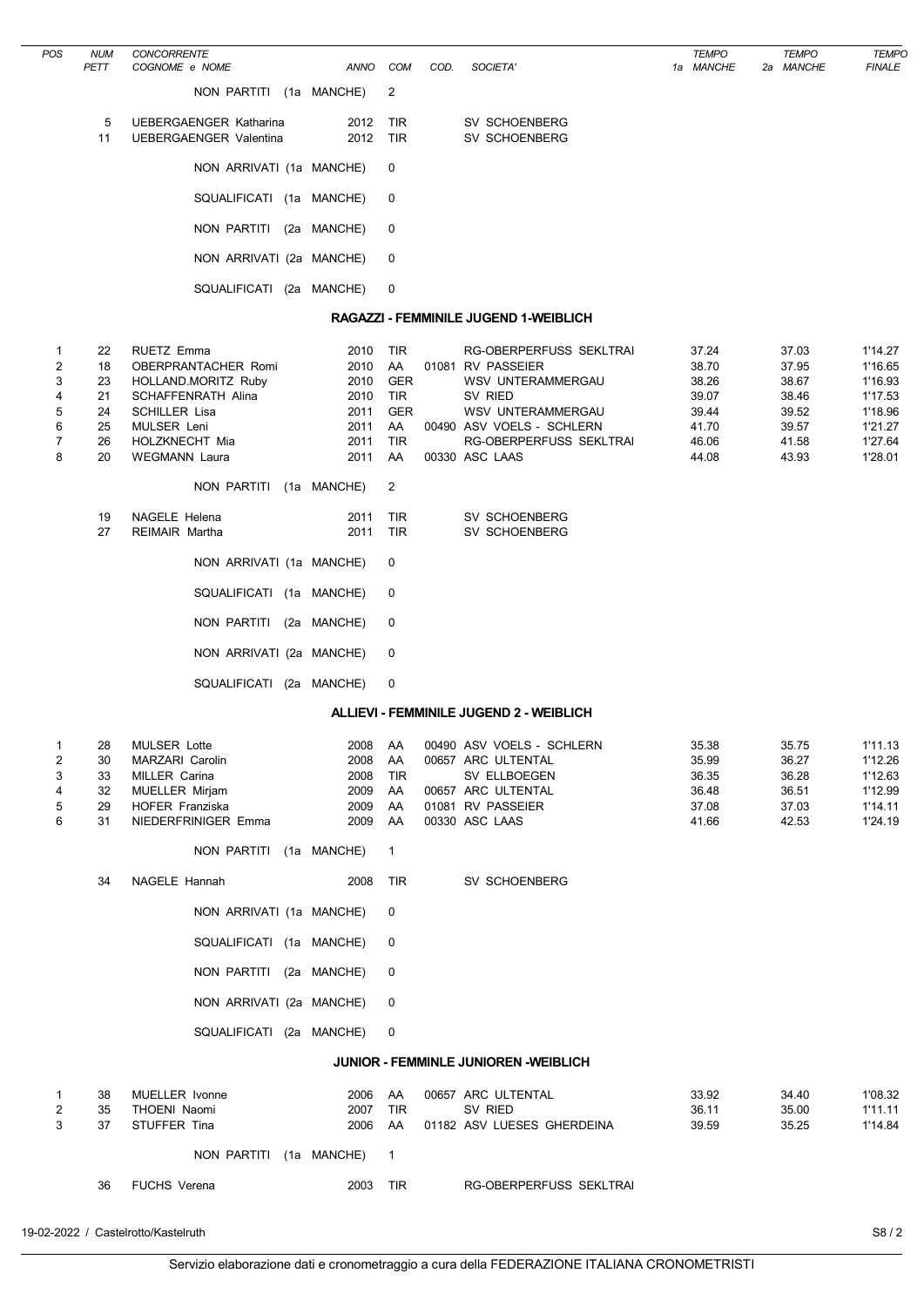| POS                                       | <b>NUM</b><br>PETT                                 | CONCORRENTE<br>COGNOME e NOME                                                                                                                                                              | ANNO                                                                 | COM                                                        | COD. | SOCIETA'                                                                                                                                                                                       | <b>TEMPO</b><br>1a MANCHE                                                     | <b>TEMPO</b><br>2a MANCHE                                                     | <b>TEMPO</b><br><b>FINALE</b>                                                                   |
|-------------------------------------------|----------------------------------------------------|--------------------------------------------------------------------------------------------------------------------------------------------------------------------------------------------|----------------------------------------------------------------------|------------------------------------------------------------|------|------------------------------------------------------------------------------------------------------------------------------------------------------------------------------------------------|-------------------------------------------------------------------------------|-------------------------------------------------------------------------------|-------------------------------------------------------------------------------------------------|
|                                           |                                                    | NON ARRIVATI (1a MANCHE)                                                                                                                                                                   |                                                                      | 0                                                          |      |                                                                                                                                                                                                |                                                                               |                                                                               |                                                                                                 |
|                                           |                                                    | SQUALIFICATI (1a MANCHE)                                                                                                                                                                   |                                                                      | 0                                                          |      |                                                                                                                                                                                                |                                                                               |                                                                               |                                                                                                 |
|                                           |                                                    | NON PARTITI (2a MANCHE)                                                                                                                                                                    |                                                                      | 0                                                          |      |                                                                                                                                                                                                |                                                                               |                                                                               |                                                                                                 |
|                                           |                                                    | NON ARRIVATI (2a MANCHE)                                                                                                                                                                   |                                                                      | 0                                                          |      |                                                                                                                                                                                                |                                                                               |                                                                               |                                                                                                 |
|                                           |                                                    | SQUALIFICATI (2a MANCHE)                                                                                                                                                                   |                                                                      | 0                                                          |      |                                                                                                                                                                                                |                                                                               |                                                                               |                                                                                                 |
|                                           |                                                    |                                                                                                                                                                                            |                                                                      |                                                            |      | <b>BABY - MASCHILE SCHUELER 1 MAENNLICH</b>                                                                                                                                                    |                                                                               |                                                                               |                                                                                                 |
| 1                                         | 39                                                 | THALER Jan                                                                                                                                                                                 | 2015                                                                 | AA                                                         |      | 00363 ASV DEUTSCHNOFEN                                                                                                                                                                         | 52.71                                                                         | 53.20                                                                         | 1'45.91                                                                                         |
|                                           |                                                    | NON PARTITI (1a MANCHE)                                                                                                                                                                    |                                                                      | 0                                                          |      |                                                                                                                                                                                                |                                                                               |                                                                               |                                                                                                 |
|                                           |                                                    | NON ARRIVATI (1a MANCHE)                                                                                                                                                                   |                                                                      | 0                                                          |      |                                                                                                                                                                                                |                                                                               |                                                                               |                                                                                                 |
|                                           |                                                    | SQUALIFICATI (1a MANCHE)                                                                                                                                                                   |                                                                      | 0                                                          |      |                                                                                                                                                                                                |                                                                               |                                                                               |                                                                                                 |
|                                           |                                                    | NON PARTITI (2a MANCHE)                                                                                                                                                                    |                                                                      | 0                                                          |      |                                                                                                                                                                                                |                                                                               |                                                                               |                                                                                                 |
|                                           |                                                    | NON ARRIVATI (2a MANCHE)                                                                                                                                                                   |                                                                      | 0                                                          |      |                                                                                                                                                                                                |                                                                               |                                                                               |                                                                                                 |
|                                           |                                                    | SQUALIFICATI (2a MANCHE)                                                                                                                                                                   |                                                                      | 0                                                          |      |                                                                                                                                                                                                |                                                                               |                                                                               |                                                                                                 |
|                                           |                                                    |                                                                                                                                                                                            |                                                                      |                                                            |      | <b>CUCCIOLI - MASCHILE SCHUELER 2 MAENNLICH</b>                                                                                                                                                |                                                                               |                                                                               |                                                                                                 |
| 1<br>2<br>3<br>4<br>5<br>6                | 40<br>46<br>44<br>45<br>41<br>42                   | HOLZKNECHT Neo<br><b>BAUER Daniel</b><br>HOLLAND-MORITZ Jon<br><b>GREINER Nico</b><br><b>GAMPER Daniel</b><br>MAZOLL Leo                                                                   | 2013<br>2013<br>2012<br>2013<br>2013<br>2012                         | TIR<br>AA<br><b>GER</b><br>TIR<br>AA<br>AA                 |      | RG-OBERPERFUSS SEKLTRAI<br>01645 ASV FELDTHURNS<br><b>WSV UNTERAMMERGAU</b><br>SV RIED<br>01645 ASV FELDTHURNS<br>01065 ASV VOELLAN-RAIKA                                                      | 41.15<br>40.70<br>40.95<br>42.15<br>42.96<br>48.38                            | 41.79<br>42.57<br>42.50<br>41.86<br>42.05<br>49.53                            | 1'22.94<br>1'23.27<br>1'23.45<br>1'24.01<br>1'25.01<br>1'37.91                                  |
|                                           |                                                    | NON PARTITI (1a MANCHE)                                                                                                                                                                    |                                                                      | 2                                                          |      |                                                                                                                                                                                                |                                                                               |                                                                               |                                                                                                 |
|                                           | 43<br>47                                           | KIERSPEL Florian<br>OBERPRANTACHER Alex                                                                                                                                                    | 2012<br>2013                                                         | TIR<br>AA                                                  |      | SV NAVIS<br>01081 RV PASSEIER                                                                                                                                                                  |                                                                               |                                                                               |                                                                                                 |
|                                           |                                                    | NON ARRIVATI (1a MANCHE)                                                                                                                                                                   |                                                                      | 0                                                          |      |                                                                                                                                                                                                |                                                                               |                                                                               |                                                                                                 |
|                                           |                                                    | SQUALIFICATI (1a MANCHE)                                                                                                                                                                   |                                                                      | 0                                                          |      |                                                                                                                                                                                                |                                                                               |                                                                               |                                                                                                 |
|                                           |                                                    | NON PARTITI (2a MANCHE)                                                                                                                                                                    |                                                                      | 0                                                          |      |                                                                                                                                                                                                |                                                                               |                                                                               |                                                                                                 |
|                                           |                                                    | NON ARRIVATI (2a MANCHE)                                                                                                                                                                   |                                                                      | 0                                                          |      |                                                                                                                                                                                                |                                                                               |                                                                               |                                                                                                 |
|                                           |                                                    | SQUALIFICATI (2a MANCHE)                                                                                                                                                                   |                                                                      | 0                                                          |      |                                                                                                                                                                                                |                                                                               |                                                                               |                                                                                                 |
|                                           |                                                    |                                                                                                                                                                                            |                                                                      |                                                            |      | RAGAZZI - MASCHILE JUGEND 1 - MAENNLICH                                                                                                                                                        |                                                                               |                                                                               |                                                                                                 |
| 1<br>2<br>3<br>4<br>5<br>6<br>7<br>8<br>9 | 48<br>51<br>56<br>53<br>50<br>52<br>49<br>54<br>55 | GRUBER-GENETTI Jakob<br>STAFFLER Fabian<br>MARZARI Lukas<br>SALNER Michael<br><b>GAMPER Simon</b><br><b>HILLEBRAND Alex</b><br>STAFFLER Alexander<br>FRANK Florian<br><b>GANDER Rafael</b> | 2010<br>2011<br>2011<br>2011<br>2010<br>2011<br>2010<br>2010<br>2011 | AA<br>AA<br>AA<br><b>TIR</b><br>AA<br>AA<br>AA<br>AA<br>AA |      | 01065 ASV VOELLAN-RAIKA<br>00330 ASC LAAS<br>00657 ARC ULTENTAL<br>SV RIED<br>01645 ASV FELDTHURNS<br>01065 ASV VOELLAN-RAIKA<br>00330 ASC LAAS<br>00330 ASC LAAS<br>00490 ASV VOELS - SCHLERN | 36.10<br>37.68<br>37.60<br>38.19<br>37.89<br>38.14<br>37.74<br>42.16<br>51.43 | 36.27<br>37.54<br>37.64<br>37.09<br>37.45<br>38.28<br>39.30<br>40.58<br>49.21 | 1'12.37<br>1'15.22<br>1'15.24<br>1'15.28<br>1'15.34<br>1'16.42<br>1'17.04<br>1'22.74<br>1'40.64 |
|                                           |                                                    | NON PARTITI (1a MANCHE)                                                                                                                                                                    |                                                                      | 0                                                          |      |                                                                                                                                                                                                |                                                                               |                                                                               |                                                                                                 |
|                                           |                                                    | NON ARRIVATI (1a MANCHE)                                                                                                                                                                   |                                                                      | 0                                                          |      |                                                                                                                                                                                                |                                                                               |                                                                               |                                                                                                 |
|                                           |                                                    | SQUALIFICATI (1a MANCHE)                                                                                                                                                                   |                                                                      | 0                                                          |      |                                                                                                                                                                                                |                                                                               |                                                                               |                                                                                                 |
|                                           |                                                    | NON PARTITI (2a MANCHE)                                                                                                                                                                    |                                                                      | 0                                                          |      |                                                                                                                                                                                                |                                                                               |                                                                               |                                                                                                 |
|                                           |                                                    | NON ARRIVATI (2a MANCHE)                                                                                                                                                                   |                                                                      | 0                                                          |      |                                                                                                                                                                                                |                                                                               |                                                                               |                                                                                                 |
|                                           |                                                    | SQUALIFICATI (2a MANCHE)                                                                                                                                                                   |                                                                      | 0                                                          |      |                                                                                                                                                                                                |                                                                               |                                                                               |                                                                                                 |
|                                           |                                                    |                                                                                                                                                                                            |                                                                      |                                                            |      |                                                                                                                                                                                                |                                                                               |                                                                               |                                                                                                 |